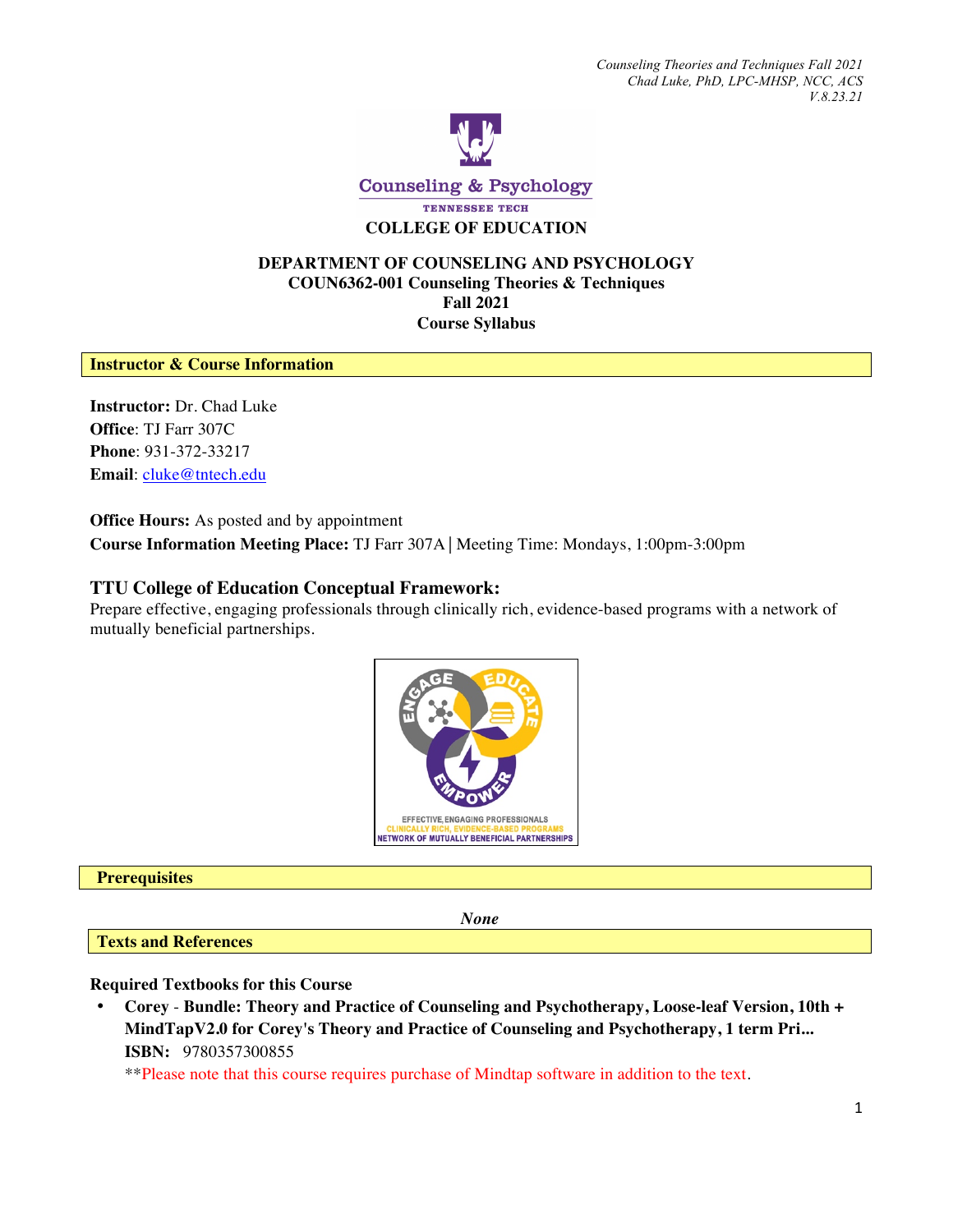- Tennessee Tech TK20 *By TK20* Edition: 2013 Publisher: TK20 INC ISBN: 2811005030132
- Erford, B. (2019). *45 Techniques every counselor should know.* Upper Saddle River, NJ: Merrill.

### **Recommended Texts**

- Erford et al (20202). *Mastering the national counselor examination and the counselor preparation comprehensive examination* (3rd ed.). Pearson.
- Miller, W. R., & Rollnick, S. (2013). *Motivational interviewing: Helping people change*. New York: Guilford.
- Rosenthal, H. (2017). *Encyclopedia of counseling*. New York: Routledge.
- Sommers-Flanagan, J. (2017). *Clinical interviewing* (6<sup>th</sup>). Hoboken, NJ: Wiley.

### **Course Description**

In order to fully understand and appreciate counseling theory, those theories must make sense from an application standpoint; but in order to apply the techniques related to a specific theory, one must understand the basics of counseling skills; but then techniques without an anchor in theory can be meaningless – disembodied gimmicks applied haphazardly to human issues. This course attempts to address this circular issue by combining theory, techniques and skills for the major counseling theories and techniques. It is a comprehensive approach to the fundamentals of counseling, which will prepare you for Group Counseling and then Practicum. But first, a few definitions to guide our work:

*Skills*- Skills training involves the *basic listening sequence* that exists across virtually all approaches. They coexist with common factors that determine the extent to which a client will participate and be invested in counseling with you. We will cover the basic counseling skills, which are essential to good theory and technique.

*Theory*- Theory involves (ideally) an empirically derived way of viewing and understanding the human condition, whether from a health perspective (wellness) or a pathology perspective (medical). It is the set of guiding principles that direct a counselor's behavior in the clinical environment. *Techniques*- Techniques are the theory-based, situation specific interventions used to address particular client concerns. While often used interchangeably, techniques are theory-specific, whereas skills are global.

| <b>Standard</b>                                                 | <b>Content/Reading</b>                                                    |                                               | <b>Formative Assessment Summative Assessment</b> |
|-----------------------------------------------------------------|---------------------------------------------------------------------------|-----------------------------------------------|--------------------------------------------------|
| models of                                                       | 2.F.5.a. theories and Corey, G. (2020). Chapters Chapter Quizzes,<br>2-14 | <b>Mindtap Activities</b>                     | Case Conceptualization Final                     |
| counseling                                                      | Erford, B. (2019). Chapters<br>$1-40$                                     |                                               |                                                  |
| 2.F.5.b. a systems<br>approach to<br>conceptualizing<br>clients | Corey, G. (2020). Chapter<br>13                                           | Chapter Quizzes,<br><b>Mindtap Activities</b> | Case Conceptualization Final                     |

# **Course CACREP Objectives/Student Learning Outcomes**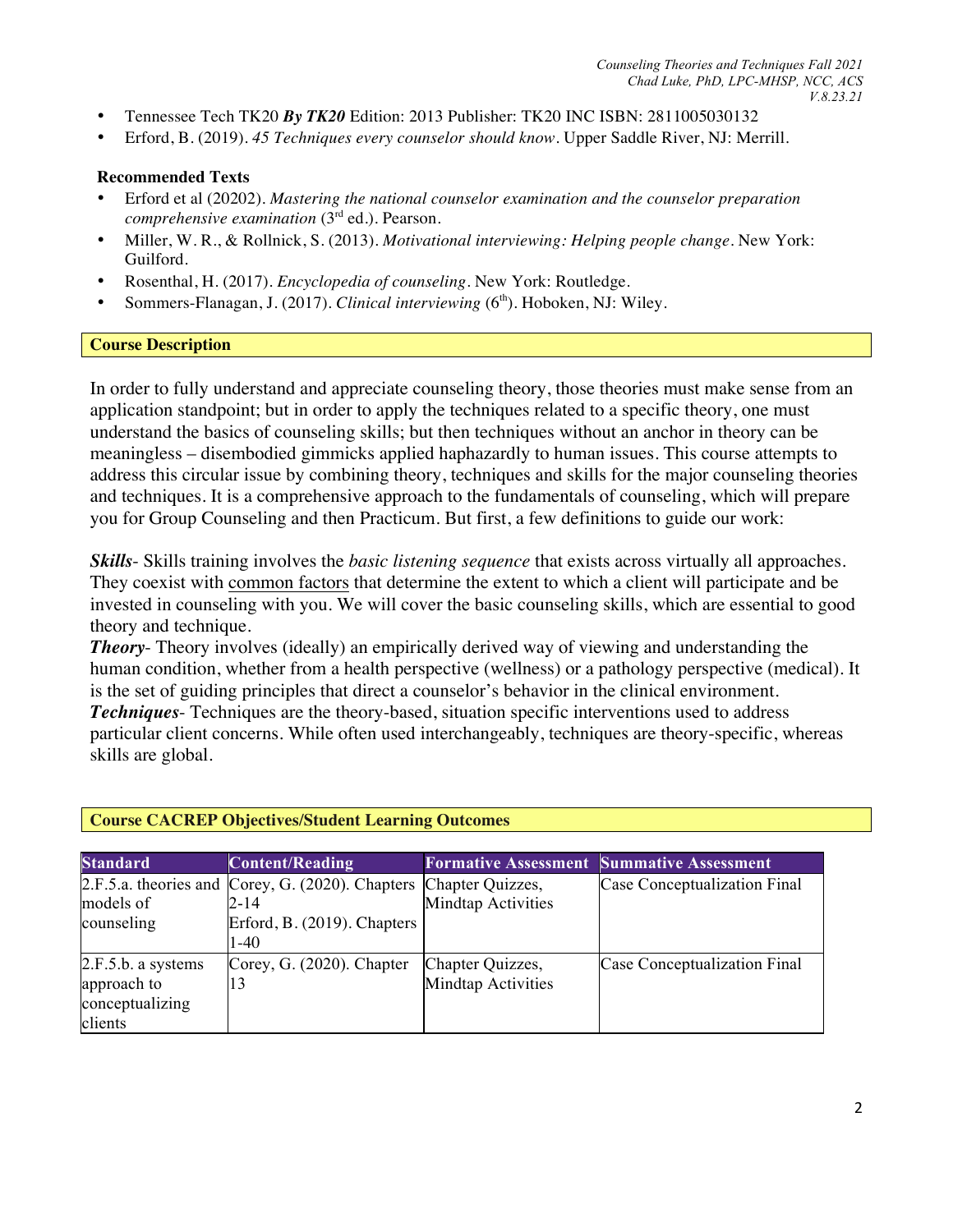|                              |                                                                        |                        | $\mathbf{v}$ .                                        |
|------------------------------|------------------------------------------------------------------------|------------------------|-------------------------------------------------------|
| 2.F.5.c. theories,           | <b>Consultation for Mental</b>                                         | Discussion of Article  | Case Conceptualization Final                          |
| models, and                  | Health Counselors:                                                     |                        |                                                       |
| strategies for               | Opportunities and                                                      |                        |                                                       |
| understanding and            | Guidelines for Private                                                 |                        |                                                       |
| practicing                   | Practice (Carney &                                                     |                        |                                                       |
| consultation                 | Jefferson, 2014)                                                       |                        |                                                       |
| 2.F.5.d. ethical and         | Corey, G. (2020). Chapters                                             | <b>Chapter Quizzes</b> | Case Conceptualization Final                          |
| culturally relevant          | 2 & 3                                                                  |                        |                                                       |
| strategies for               |                                                                        |                        |                                                       |
| establishing and             |                                                                        |                        |                                                       |
| maintaining in-              |                                                                        |                        |                                                       |
| person and                   |                                                                        |                        |                                                       |
| technology-assisted          |                                                                        |                        |                                                       |
| relationships                |                                                                        |                        |                                                       |
| 2.F.5.e. the impact          | Corey, G. (2020). Chapters Chapter Quizzes                             |                        | <b>Case Conceptualization Final</b>                   |
| of technology on the $2 & 3$ |                                                                        |                        |                                                       |
| counseling process           |                                                                        |                        |                                                       |
| 2.F.5.n. processes           | Corey, G. (2020).                                                      |                        | Chapter Quizzes, Insight Case Conceptualization Final |
|                              | for aiding students in Erford, B. $(2019)$ . Chapters Timer assignment |                        |                                                       |
| developing a                 | $1-40$                                                                 |                        |                                                       |
| personal model of            |                                                                        |                        |                                                       |
| counseling                   |                                                                        |                        |                                                       |
| $5.C.1.b$ theories           | Corey, G. (2020). Chapters Chapter Quizzes                             |                        | <b>Case Conceptualization Final</b>                   |
| and models related           | $2 - 14$                                                               |                        |                                                       |
| to clinical mental           |                                                                        |                        |                                                       |
| health counseling            |                                                                        |                        |                                                       |
|                              |                                                                        |                        |                                                       |

### **Major Teaching Methods**

Instruction will consist of lecture, demonstration, role-play, group participation, small group work, reflection and writing assignments, written exams, and supervised feedback.

### **Special Instructional Platform/Materials:**

- A. iLearn
- B. laptop/computer

#### **Topics to Be Covered**

Major theories of counseling Primary techniques associated with major theories Student's integration of material toward their own approach to counseling

#### **Grading and Evaluation Procedures**

The following grading scale will be used to evaluate candidates' knowledge of the course. **Grading Scale** A 93 -100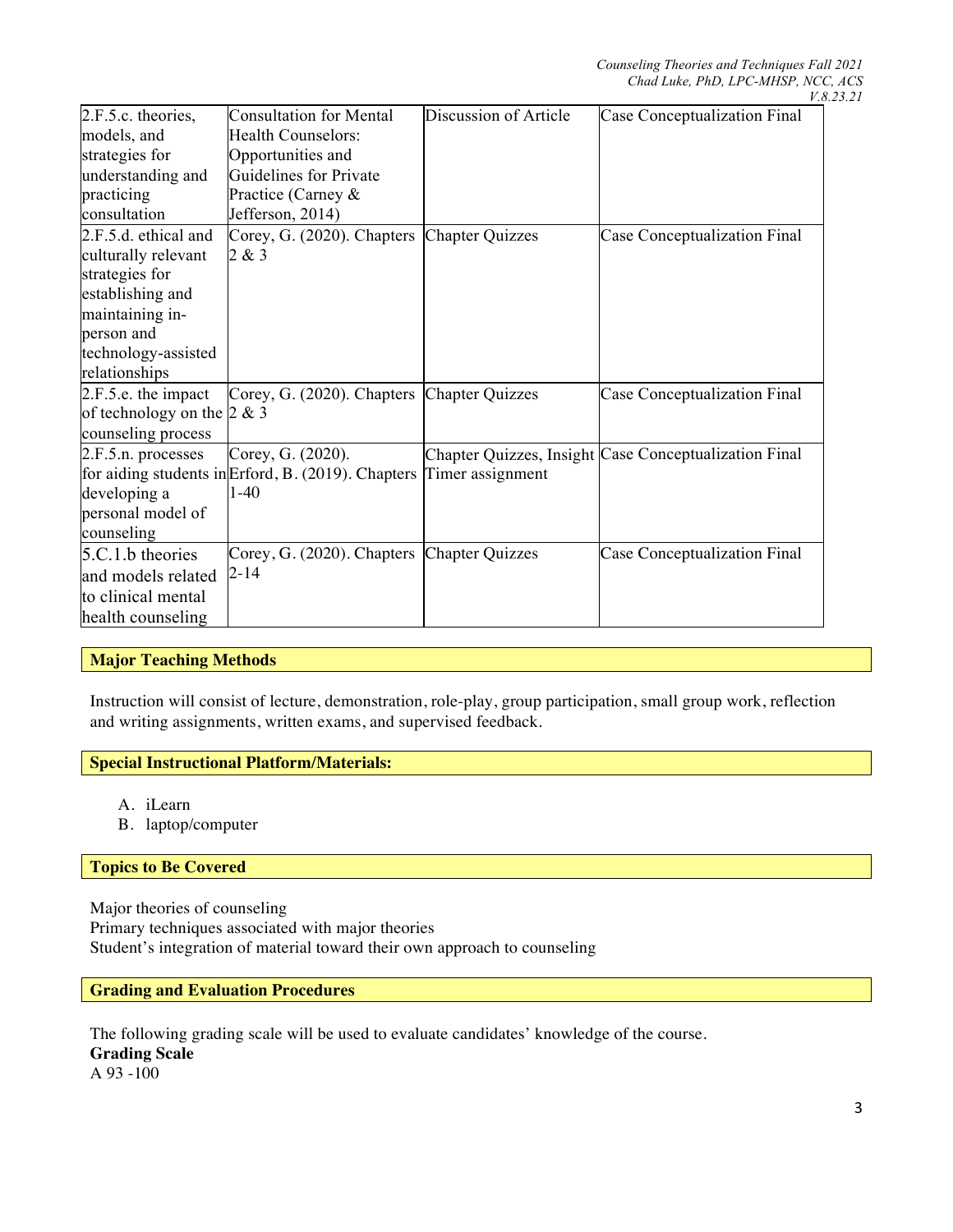| $B \times 2 - 92$                           |     |
|---------------------------------------------|-----|
| $C$ 77 – 84                                 |     |
| D $69 - 76$                                 |     |
| F < 68                                      |     |
|                                             |     |
| MindTap Activities                          | 25% |
| Quizzes                                     | 25% |
| Insight Timer                               | 25% |
| Theory-Based Case Conceptualization - Final | 25% |
|                                             |     |

#### **Course Policies**

 $B = 95$ 

# **Student Academic Misconduct Policy**

Maintaining high standards of academic integrity in every class at Tennessee Tech is critical to the reputation of Tennessee Tech, its students, alumni, and the employers of Tennessee Tech graduates. The Student Academic Misconduct Policy describes the definitions of academic misconduct and policies and procedures for addressing Academic Misconduct at Tennessee Tech. For details, view the Tennessee Tech's Policy 217 – Student Academic Misconduct at Policy Central.

### **Attendance Policy**

See instructor directions.

#### **Class Participation**

Participation in class is essential to the value of the learning experience within this course. A candidate's grade may be affected negatively by low participation.

#### **Assignments & Related Policies**

Student Academic Misconduct Policy

Maintaining high standards of academic integrity in every class at Tennessee Tech is critical to the reputation of Tennessee Tech, its students, alumni, and the employers of Tennessee Tech graduates. The Student Academic Misconduct Policy describes the definitions of academic misconduct and policies and procedures for addressing Academic Misconduct at Tennessee Tech. For details, view the Tennessee Tech's Policy 217 – Student Academic Misconduct at Policy Central.

- Assignments are due at the beginning of class on the due date. For online courses, this means 11:59pm on the assignment due date (please see schedule). Late work automatically receives a 10% grade reduction. After one week late, I reserve the right to not accept an assignment.
- Please be vigilant in following the guidelines for assignments and activities. Grades will be affected by poorly formatted, structured or hard-to-read assignments.
- Final Case Conceptualization MUST be submitted on Tk20 work not submitted on Tk20 will not be graded and will receive a 0
- *See Appendix A for Assignment descriptions*

#### **Disability Accommodation**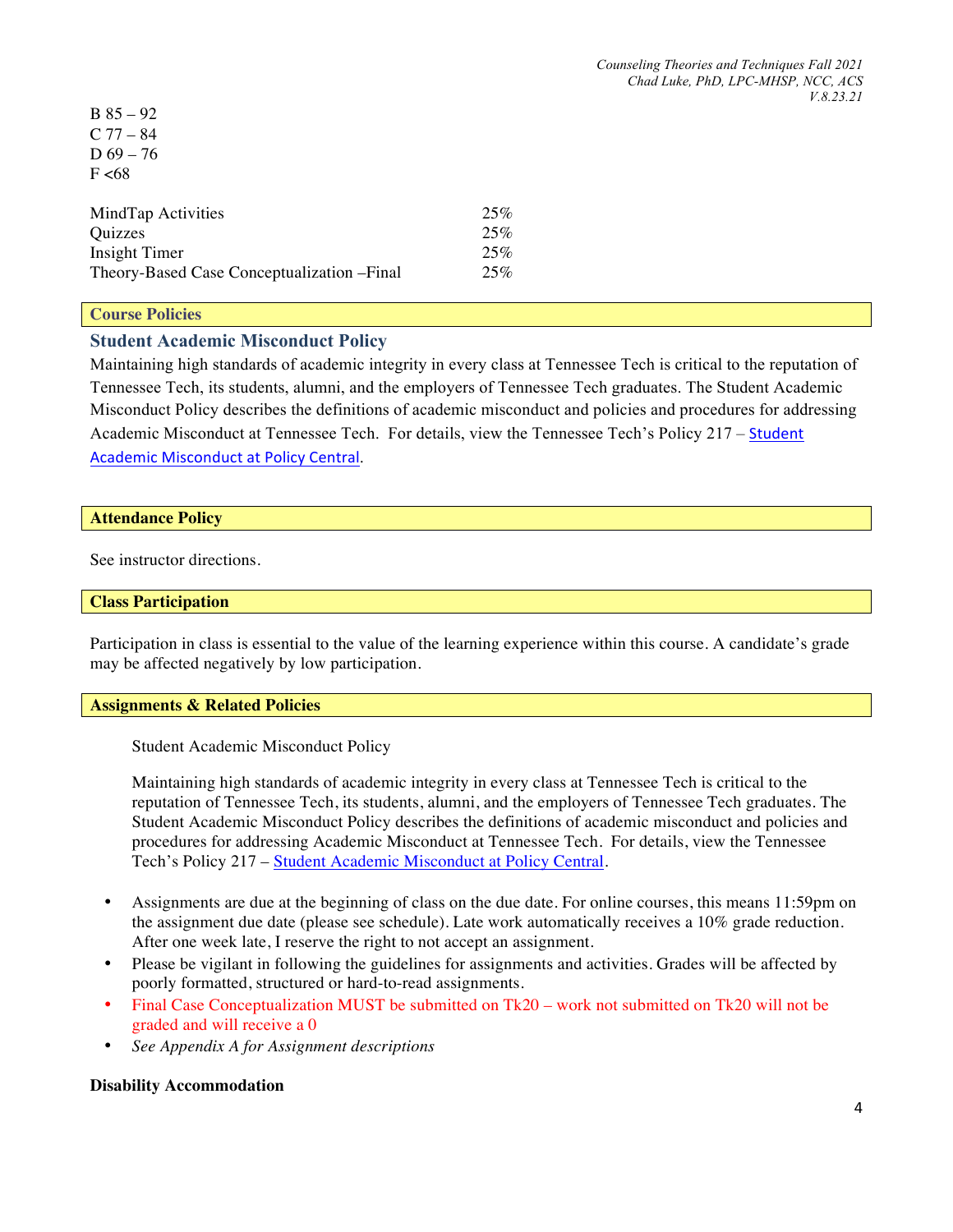Students with a disability requiring accommodations should contact the Accessible Education Center (AEC). An Accommodation Request (AR) should be completed as soon as possible, preferably by the end of the first week of the course. The AEC is located in the Roaden University Center, Room 112; phone 931-372-6119. For details, view the Tennessee Tech's Policy 340 – Services for Students with Disabilities at Policy Central.

# **COVID – 19**

- 1. Students must take personal responsibility in following the recommended CDC COVID-19 guidelines. Students are expected follow all COVID-19 directives published by Tennessee Tech including, but not limited to, notices on Tennessee Tech's webpage, building and facilities signage, and similar publications. The university's Return to Campus Student Handbook can be found at https://www.tntech.edu/return/index.php.
- 2. According to Tennessee Tech University's protocols, face coverings must be worn (covering the mouth and nose) by students in the classroom at all times.
- 3. Students must abide by predetermined social distancing guidelines and seating arrangements. Movement during class sessions should be limited as to not endanger other students or faculty. Students should be conscious and respectful of others and their health concerns.
- 4. Students who refuse to comply with university protocols on these matters will be reported to the Tennessee Tech Dean of Students.
- 5. Students should direct all requests for excused class absences related to COVID-19, regardless of where the COVID-19 testing is performed, to Tennessee Tech's Health Services. The Office of Student Affairs will provide notifications to faculty members of student absences and the expected length of the absence.

### **Assignment Format**

ALL assignments should be typed, double-spaced, 12-point Times New Roman font, and adhere to APA guidelines (APA Publication Manual, 6th ed.). Assignments not meeting these minimum standards will be returned and counted as late.

### **Additional Evaluation Areas**

N/A

### **Class Plan by Weeks or Days**

Please see Course Schedule at the end of the Syllabus.

# **Course Schedule** *\*The syllabus is necessarily tentative relative to student needs as we proceed\**

| Week            | Topic                           | Reading               | <b>Assignment</b>           |
|-----------------|---------------------------------|-----------------------|-----------------------------|
| 8/23: Week 1    | Intro and Syllabus; The Basics, | Luke Power Points     |                             |
|                 | Common Factors,                 |                       |                             |
|                 | Transtheoretical Model, Meta-   |                       |                             |
|                 | Theory Model, 7 Skills          |                       |                             |
| $8/30$ : Week 2 | Person of the Counselor $\&$    | Corey $2, 3$ ; Erford | Quizzes & MT assignments CH |
|                 | <b>Ethics</b>                   | 45                    | 02 and CH03                 |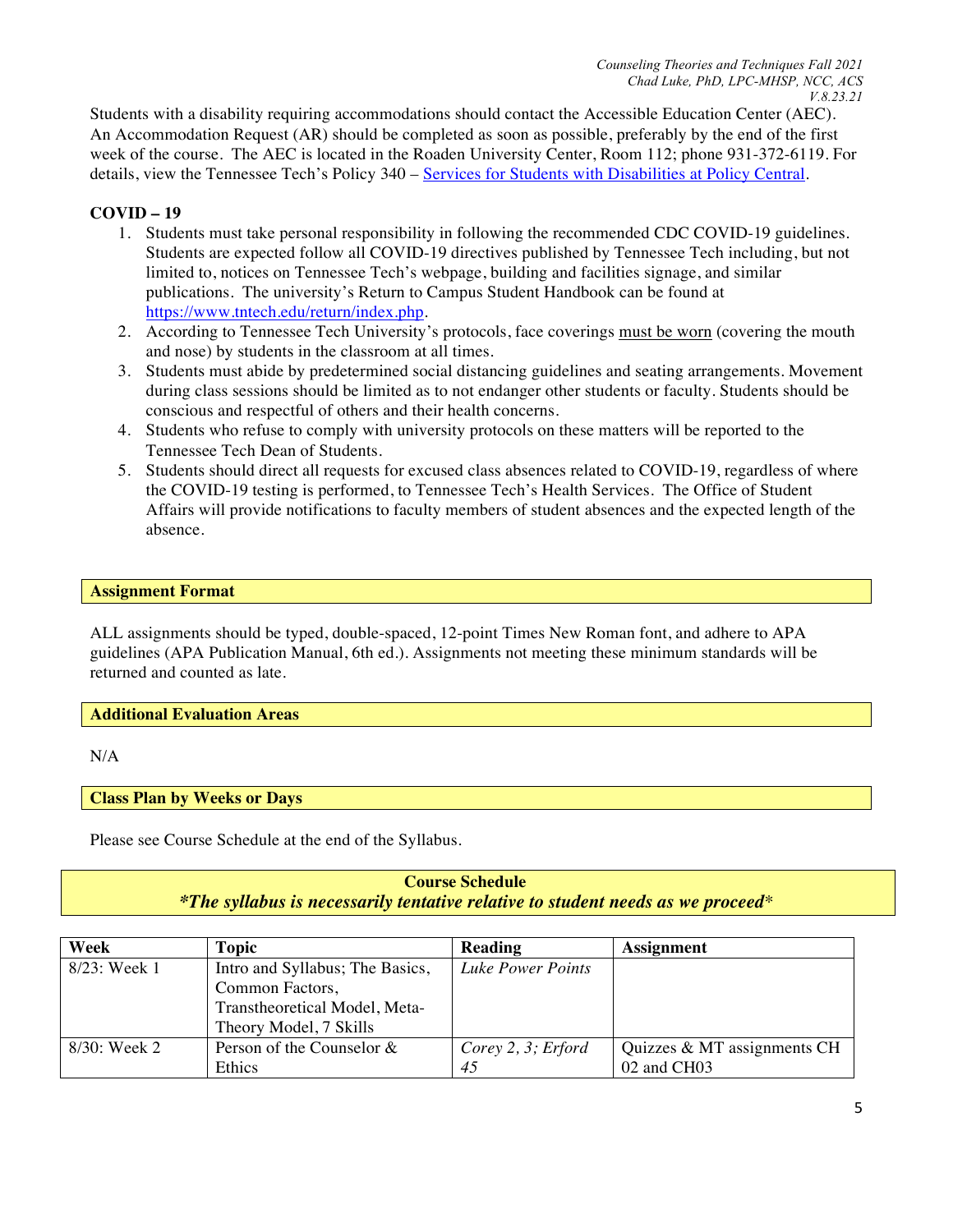| 9/06: Week 3   | Labor Day - No Classes                                        |                                                        |                                                                                                                          |
|----------------|---------------------------------------------------------------|--------------------------------------------------------|--------------------------------------------------------------------------------------------------------------------------|
| 9/13: Week 4   | Psychoanalytic/Psychodynamic/<br>Psychosocial                 | Corey 4; Erford $6, 9$                                 | Quiz & MT assignments CH 04                                                                                              |
| 9/20: Week 5   | Individual Therapy (Adler)                                    | Corey 5; Erford 7,<br>8,10                             | Quiz & MT assignments CH 05                                                                                              |
| 9/27: Week 6   | <b>Existential Therapy</b>                                    | Corey 6; Erford 10,<br>19                              | Quiz & MT assignments CH 06                                                                                              |
| 10/04: Week 7  | Person-Centered Therapy                                       | Corey, 7; Erford 20                                    | Quiz & MT assignments CH 07                                                                                              |
| 10/11: Week 8  | fall break - no class meeting                                 |                                                        |                                                                                                                          |
| 10/18: Week 9  | <b>Gestalt Therapy</b>                                        | Corey 8; Erford 11-<br>13                              | Quiz & MT assignments CH 08                                                                                              |
| 10/25: Week 10 | <b>Behavior Therapy</b>                                       | Corey 9; Erford 32-<br>34 (and 35-42 for<br>reference) | Quiz & MT assignments CH 09                                                                                              |
| 11/01: Week 11 | Cognitive-Behavior Therapy                                    | Corey 10; Erford<br>$22 - 28$                          | Quiz & MT assignments CH 10                                                                                              |
| 11/08: Week 12 | Choice Theory/Reality Therapy                                 | Corey 11; WDEP<br>discussed in class                   | Quiz & MT assignments CH 11                                                                                              |
| 11/15: Week 13 | Feminist Therapy                                              | Corey 12; Erford 21,<br>44                             | Quiz & MT assignments CH 12                                                                                              |
| 11/22: Week 14 | Postmodern Approaches<br><b>Thanksgiving Week</b>             | Corey 13; Erford 1-<br>5,33                            | Quiz & MT assignments CH 13                                                                                              |
| 11/29: Week 15 | Family Systems Therapy                                        | Corey 14; in class                                     | Quiz & MT assignments CH 14<br><b>Theory-Based Case</b><br><b>Conceptualization - Final Due</b><br>Monday, 11/29 at Noon |
| 12/06: Week 16 | <b>Transactional Analysis</b><br>Theory Integration & Wrap-up | Corey 17; videos<br>Corey, 15-16                       | Quiz & MT assignments CH 17<br><b>Turn in Insight Timer Log</b>                                                          |
| 12/13: Week 17 | <b>Finals Week</b>                                            |                                                        |                                                                                                                          |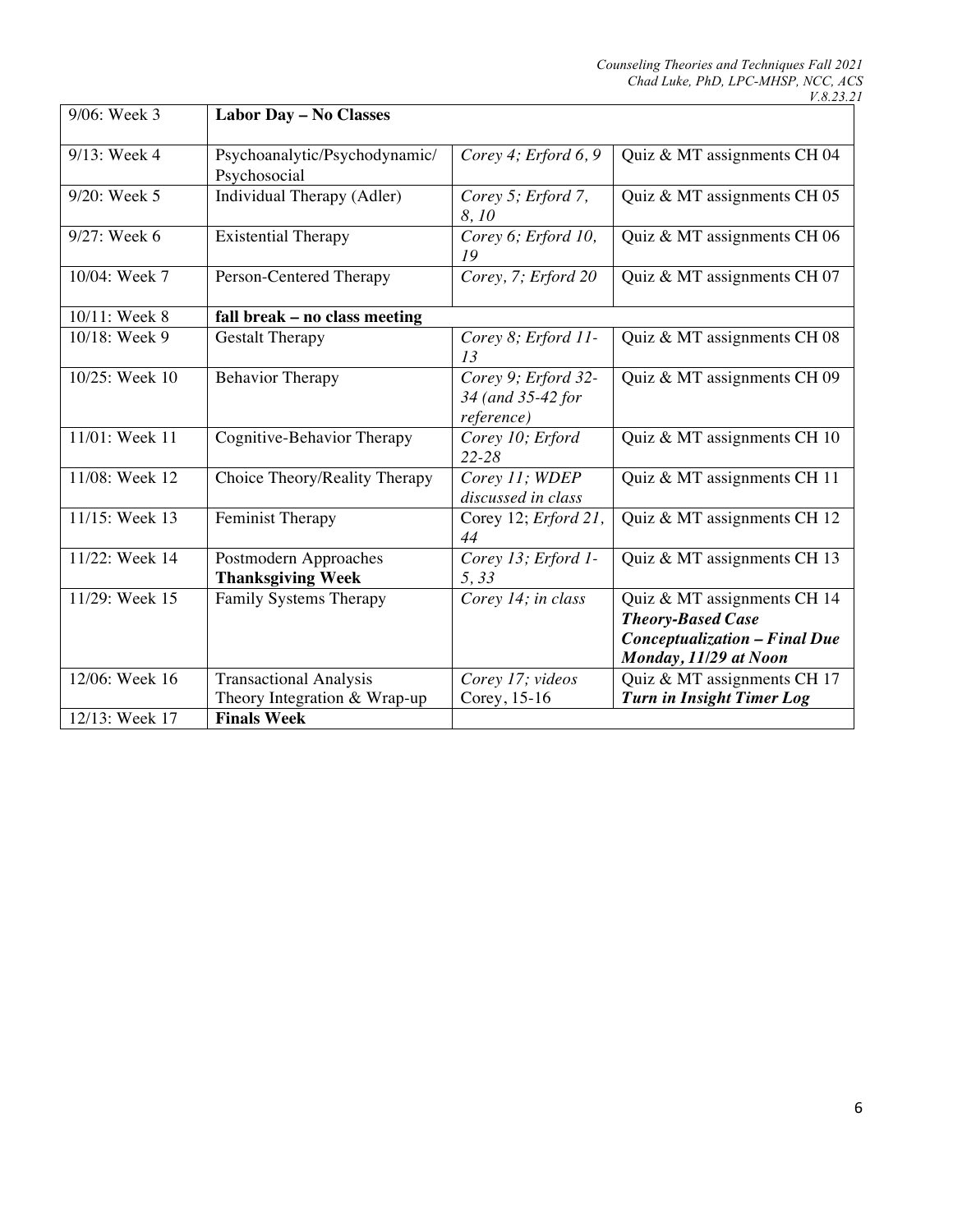### **Appendix A Assignments**

### **1. MINDTAP ASSIGNMENTS (Participation)**

### **25% of final grade – grade is a composite score based on completing MindTap assignments, on time, and reviewing feedback**

Weekly Chapter Structure (4-14, 17) (chapters 2 and 3 will have slightly different activities but are clearly marked in MindTap):

- Self-Inventory "Why am I here?" (5 minutes)
- Read the chapter (60 minutes)
- Video Activity Gwen (15 minutes)
- Video Activity Stan (15 minutes)
- Case Study Gwen (15 minutes)
- Take the Quiz (40 minutes each, up to two attempts)
- Case Study (30 minutes)
- Take the post-theory reflection (5 minutes)

#### **Total time in chapter, estimated: 3 hours, 20 minutes "seat time"**

#### **2. MINDTAP QUIZZES**

#### **25% of final grade**

Each chapter – 2-14, 17 – has a quiz, which are made up of roughly 20-25 questions. These quizzes are set for 40 minutes, but are open-book, and have two attempts available.

# **3. INSIGHT TIMER**

#### **25% of final grade**

Download the application Insight Timer to your phone or device. Engage with the app a minimum of three times per week, for at least five minutes each time. Record your participation in an activity log (simple Word table is fine). Keep track of your experience with the app, noting activities and teachers that seem to align with the theories we cover in the class. Consider ways you might use this with your future clients or students. Summarize your conclusions in the final project (case conceptualization).

|  | Date   Activity   Time   Connection to theory (brief) | Use with clients/students $(1x$ per week) |
|--|-------------------------------------------------------|-------------------------------------------|
|  |                                                       |                                           |
|  |                                                       |                                           |

### **4. CASE CONCEPTUALIZATION – FINAL (PAPER OR PRESENTATION)**

## **25% of final grade** *– Due 12/04 at noon in TK20 AND iLearn*

#### *Case Conceptualization 2: Five Approaches: PA, E/H, CBT, PmT, FS*

Case Description: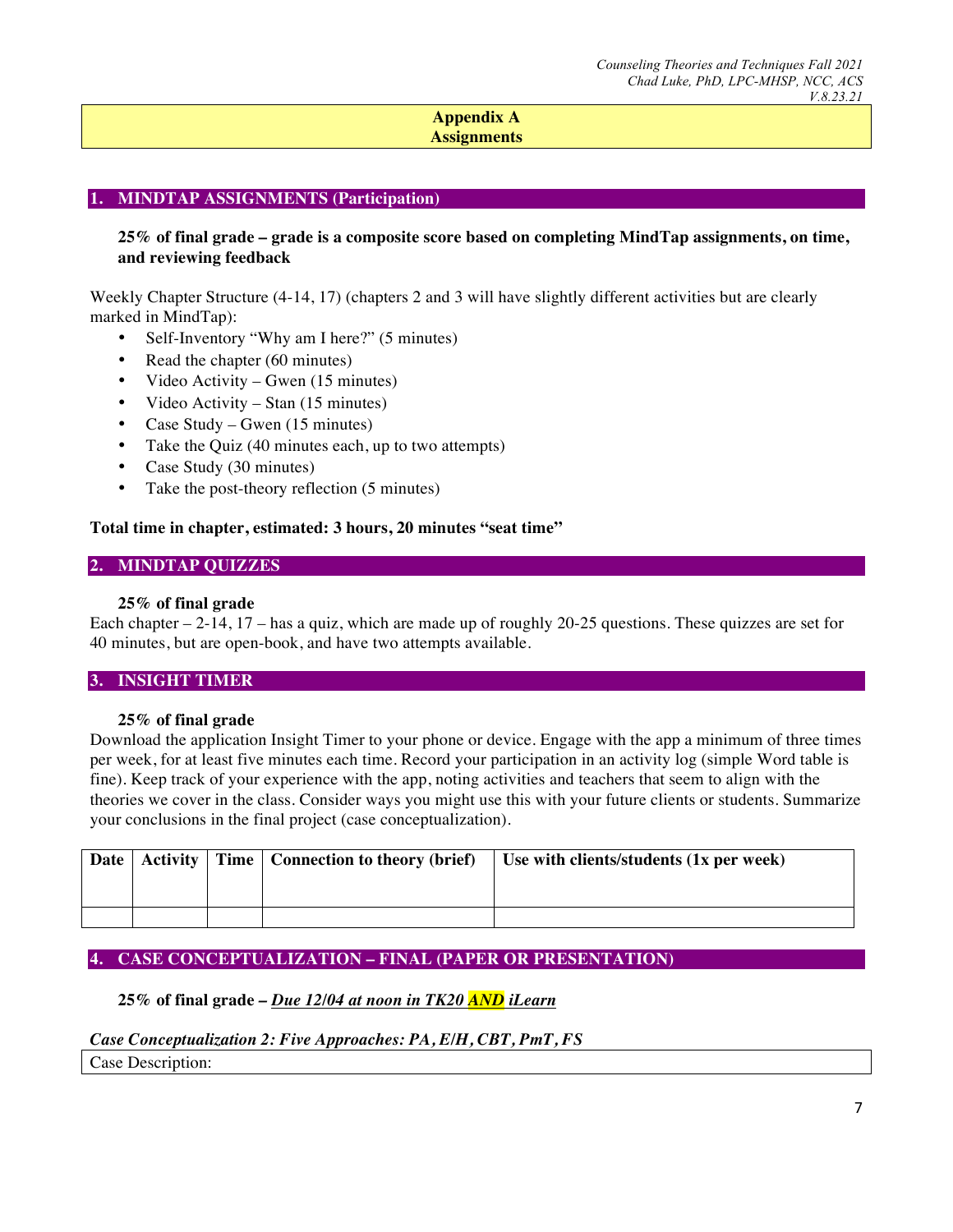For the final, you'll be applying what you've experienced in the course to a hypothetical client/student. Read the following case description (provided in iLearn) and address the following:

- I. Introduction to the Case (Write a brief summary of the case and your goals for working with them)
- II. Section 1: Identify the primary theory you would work from, from those discussed in the course
- III. Section 2: Describe the approach in terms of the 8-Factor Meta-model components
- IV. Section 3: Discuss the relative strengths and limitations of your approach compared to the other three categories (broadly, by category, not every individual theory). For example, if you chose a personcentered approach, compare with the other three categories of Psychoanalytic, Cognitive-Behavioral, and Postmodern
- V. Section 4: Discuss three techniques from your theory that you would use with the case and provide a brief sample application of each (use Corey and Erford texts)
- VI. Section 5: Discuss how you would involve the family in treatment
- VII. Section 6: Describe how specifically you might use Insight Timer and any other technology with the case based on your preferred theoretical approach
- VIII. Section 7: Case Consultation read the article provided in iLearn on Consultation and discuss how you would approach consultation of this case with a colleague
- IX. Section 8: Summary/Conclusion include your own views of counseling relative to this material

# **Page length rubric:**

- $\leq 10$  = not likely to pass
- $10-12 = "A" zone$
- $12-15 = "B" zone$
- $>15$  = not reading more than 10 pages
- \*\*page length excludes title and reference pages

### **COUN 6362 - Counseling Theories Competencies Rubric (CACREP 2016 Standards)**

|                                          | 10         | $8-9$      | $6 - 7$    | 5 and below   |
|------------------------------------------|------------|------------|------------|---------------|
|                                          | Exceeds    | Meets      | Developing | Insufficient/ |
|                                          | Competency | Competency | Toward     | Unacceptable  |
|                                          |            |            | Competency |               |
| <b>F.5. a.</b> Students will describe    | Exceeds    | Meets      | Developing | Unacceptable  |
| theories and models of counseling.       |            |            |            |               |
| <b>CMHC. b.</b> Students will understand |            |            |            |               |
| theories and models related to clinical  |            |            |            |               |
| mental health counseling.                |            |            |            |               |
| F.5.b. Students will discuss a           | Exceeds    | Meets      | Developing | Unacceptable  |
| systems approach to conceptualizing      |            |            |            |               |
| clients.                                 |            |            |            |               |
| F.5.c. Students will identify            | Exceeds    | Meets      | Developing | Unacceptable  |
| theories, models, and strategies for     |            |            |            |               |
| understanding and practicing             |            |            |            |               |
| consultation.                            |            |            |            |               |
|                                          |            |            |            |               |